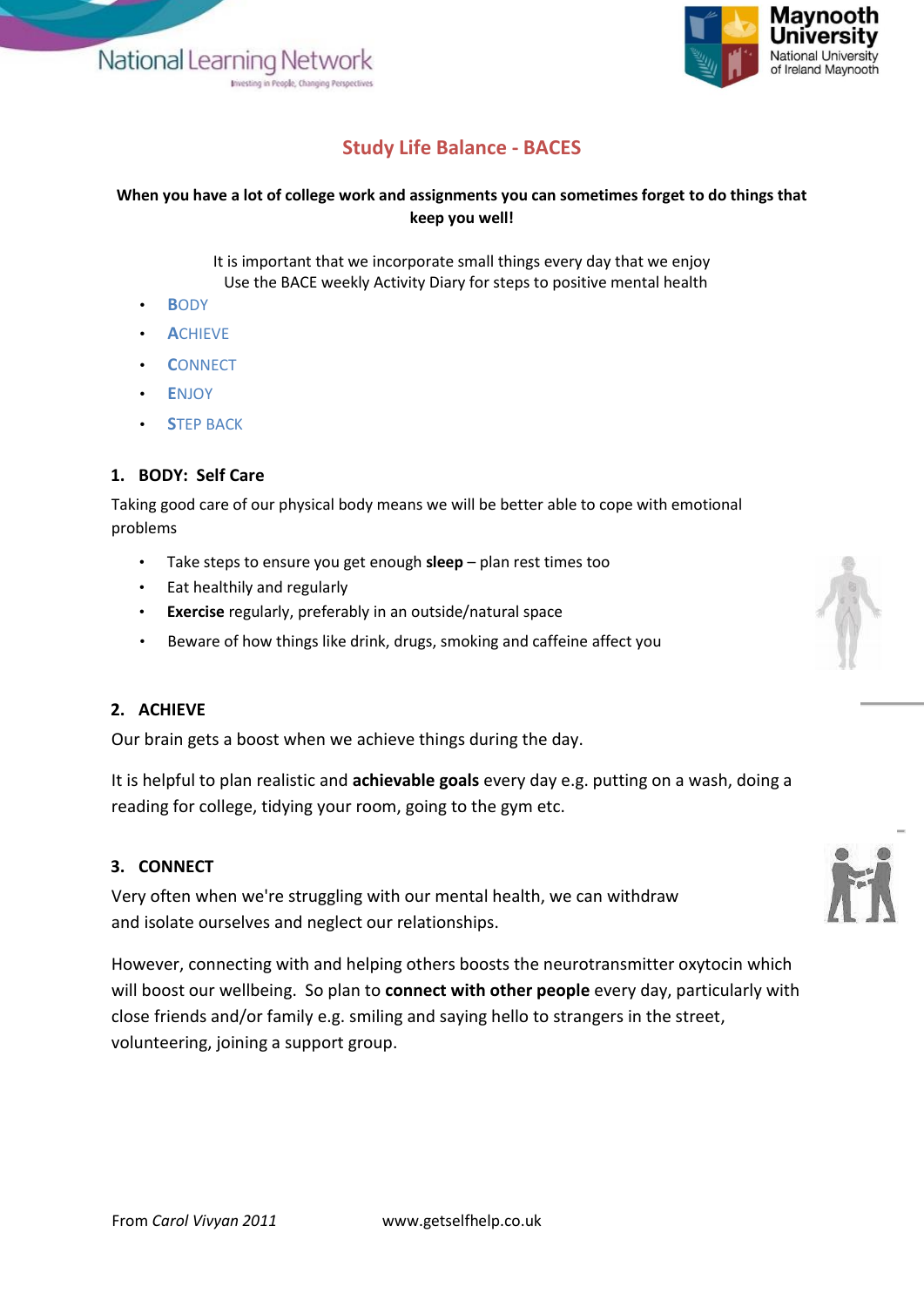## **4. ENJOY**

When our mood dips and we feel tired, or we withdraw and isolate ourselves, the first things we stop doing are the **fun** and **enjoyable activities**. We tend to neglect activities that we enjoy and energise us.

Aim to do more enjoyable activities. Maybe something you used to enjoy doing (e.g. hobby or sport), or something you've thought you would like to do.

#### **5. STEP BACK**

When we feel emotional, we get caught up in that emotion - it is difficult to think clearly and see the bigger picture at those times - and we react by doing things that are unhelpful.



We can learn to react and think differently!

Take care of yourself and treat yourself as you would treat a friend. Be kind to yourself and use compassionate and understanding self-talk

Use the **[Weekly Planner](http://www.getselfhelp.co.uk/docs/WeeklyPlanner.pdf)** sheet to plan your days

Set time aside every evening or early morning to set your daily goals, then you can tick them off at the end of the day.